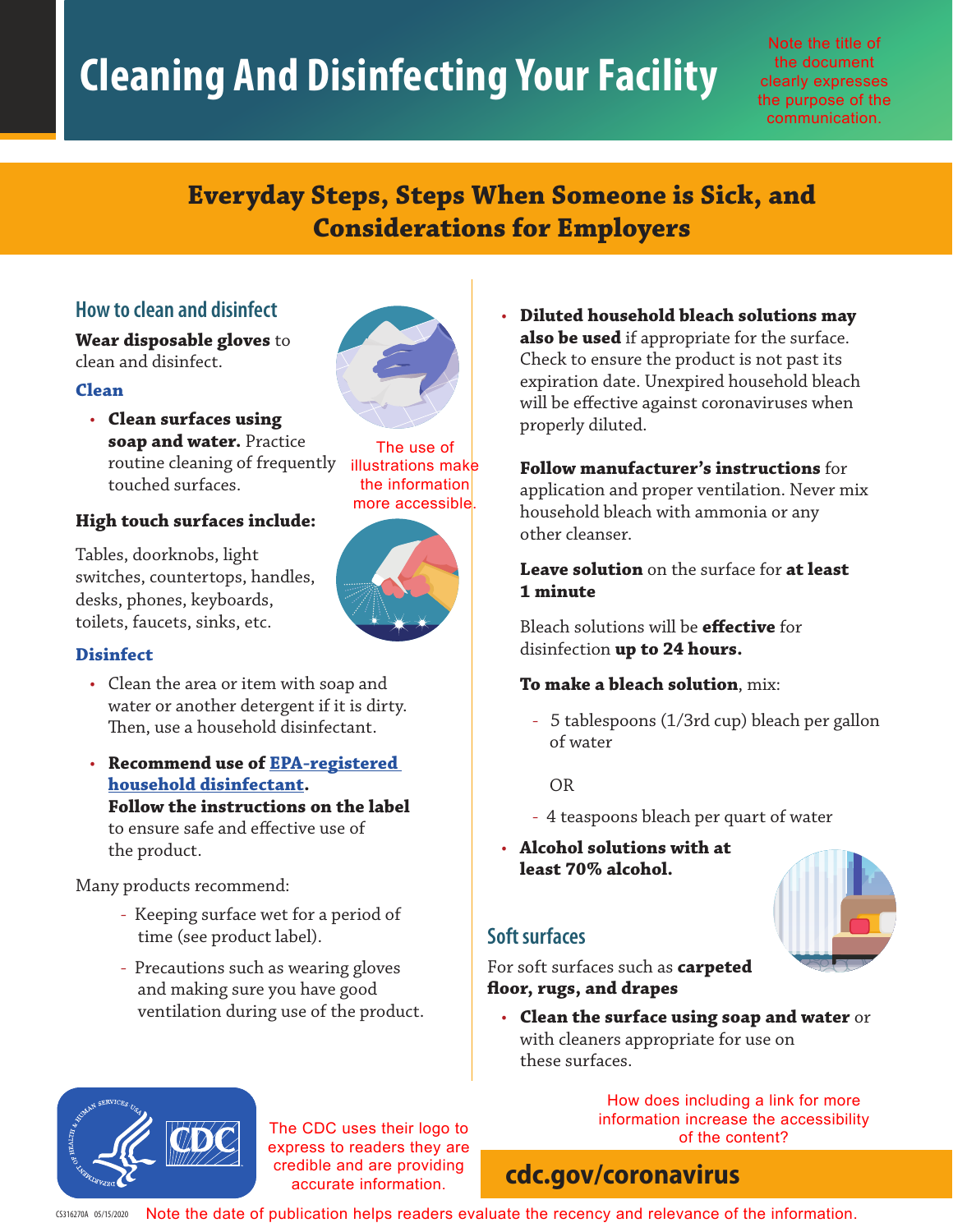• **Launder items** (if possible) according to the manufacturer's instructions. Use the warmest appropriate water setting and dry items completely.

OR

• **Disinfect with an EPA-registered household disinfectant.** [These](https://www.epa.gov/pesticide-registration/list-n-disinfectants-use-against-sars-cov-2) [disinfectants](https://www.epa.gov/pesticide-registration/list-n-disinfectants-use-against-sars-cov-2) meet EPA's criteria for use against COVID-19.

# **Electronics**

- For electronics, such as **tablets, touch screens, keyboards, remote controls, and ATM machines**
- Consider putting a **wipeable** cover on electronics.
- **Follow manufacturer's instruction** for cleaning and dinfecting.
	- If no guidance, **use alcohol-based wipes or sprays containing at least 70% alcohol**. Dry surface thoroughly.

# **Laundry**

For clothing, towels, linens and other items



• Launder items according to the manufacturer's instructions. Use the

**warmest appropriate water setting** and dry items completely.

- **Wear disposable gloves** when handling dirty laundry from a person who is sick.
- Dirty laundry from a person who is sick **can be washed with other people's items**.
- **Do not shake** dirty laundry.
- Clean and **disinfect clothes hampers** according to guidance above for surfaces.
- **Remove gloves,** and wash hands right away.

# **Cleaning and disinfecting your building or facility if someone is sick**

- **Close off areas** used by the person who is sick.
- **Open outside doors and windows** to increase air circulation in the area. **Wait 24 hours** before you clean or disinfect. If 24 hours is not feasible, wait as long as possible.





- Clean and disinfect **all areas used by the person who is sick**, such as offices, bathrooms, common areas, shared electronic equipment like tablets, touch screens, keyboards, remote controls, and ATM machines.
- If **more than 7 days** since the person who is sick visited or used the facility, additional cleaning and disinfection is not necessary.
	- Continue routing cleaning and disinfection.

# **When cleaning**

• **Wear disposable gloves and gowns for all tasks in the cleaning process, including handling trash.**



- Additional personal protective equipment (PPE) might be required based on the cleaning/disinfectant products being used and whether there is a risk of splash.
- Gloves and gowns should be removed carefully to avoid contamination of the wearer and the surrounding area.
- **Wash your hands often** with soap and water for 20 seconds.
	- Always wash immediately after removing gloves and after contact with a person who is sick.

*Page 2 of 3* Every illustration that includes people are all of females. By only representing females in their communication, the CDC could be considered the be promoting prejudices.